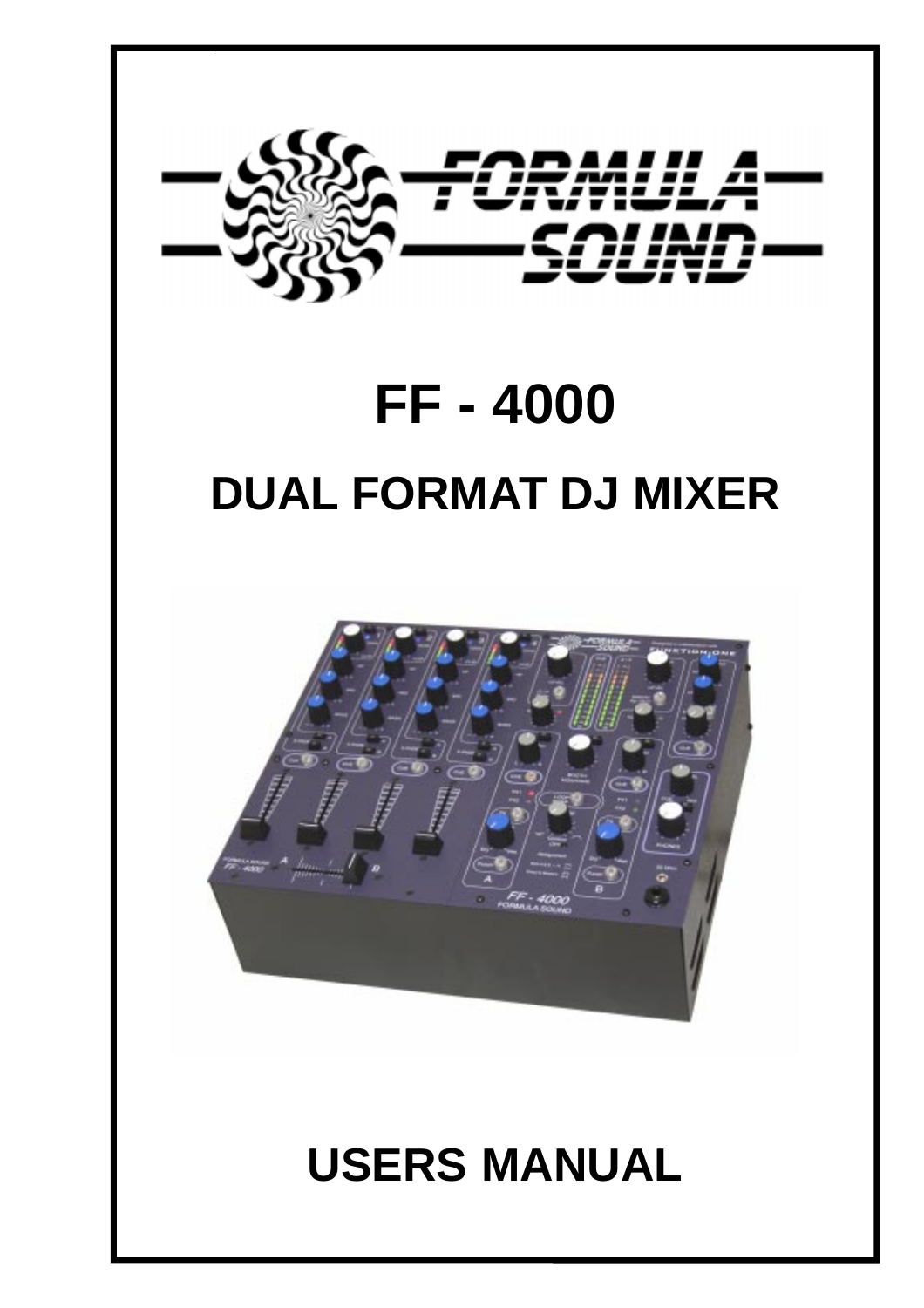## **FF - 4000 INTRODUCTION**

The features and layout of the FF-4000 were determined in collaboration with leading loudspeaker manufacturers Funktion One, who canvassed many DJs world wide on their requirements. The result is a mixer which is not only of the highest sound quality, as you would expect from Formula Sound, but also incorporates the features and layout which DJs have asked for.

Although the FF-4000 is a fixed format design the use of individual circuit cards per channel, PTH circuit boards, and all rotary controls securely mounted to the front panel, improve reliability and aid servicing should the need arise.

A rear printed polycarbonate overlay to the top panel ensures that this mixer will still look good after many years of use and notation will never rub off.

The FF-4000 is essentially a five channel mixer. Four of these channels are laid out to the left of the master section and the fifth is a dedicated microphone channel labelled 'Console Mic' positioned to the right of the master section

The four channels are each switchable to two input sources. Channels 1 and 2 are switchable between low impedance microphone and a stereo line input. Phantom power is available for microphones (internal selection).

Channels 2 to 4 are switchable between a stereo line input and a phono (RIAA) or line input. (Phono/line selection is via a concealed push switch accessible through a hole in the rear panel).

These 4 input channels are fully assignable to the crossfader, and feature specially designed three band equalisation with a range of +5dB to -23dB.

Gain trims are provided for all inputs accessible through the rear panel, as well as a front panel gain control. An adjacent 5 segment led meter and clip warning indicator provide signal present indication and overload warning. Illuminated push switches control input selection, channel routing and cue, etc. Different shapes and sizes of push buttons along with colour coded illumination help to easily identify control functions .

### Removable Fader Panel

The fader panel mounted beneath the 4 input channels is removable and available with either linear or rotary faders. This provides for easy removal and replacement of all faders which are all connected by gold plated connectors. A screwdriver is the only tool required to replace a fader or change the mixer from a linear to rotary fader operation.

Smooth feel Alps 60mm faders which are arranged to eliminate the ingress of dirt are used for the linear fader option and superior quality rotary faders are used for the rotary option.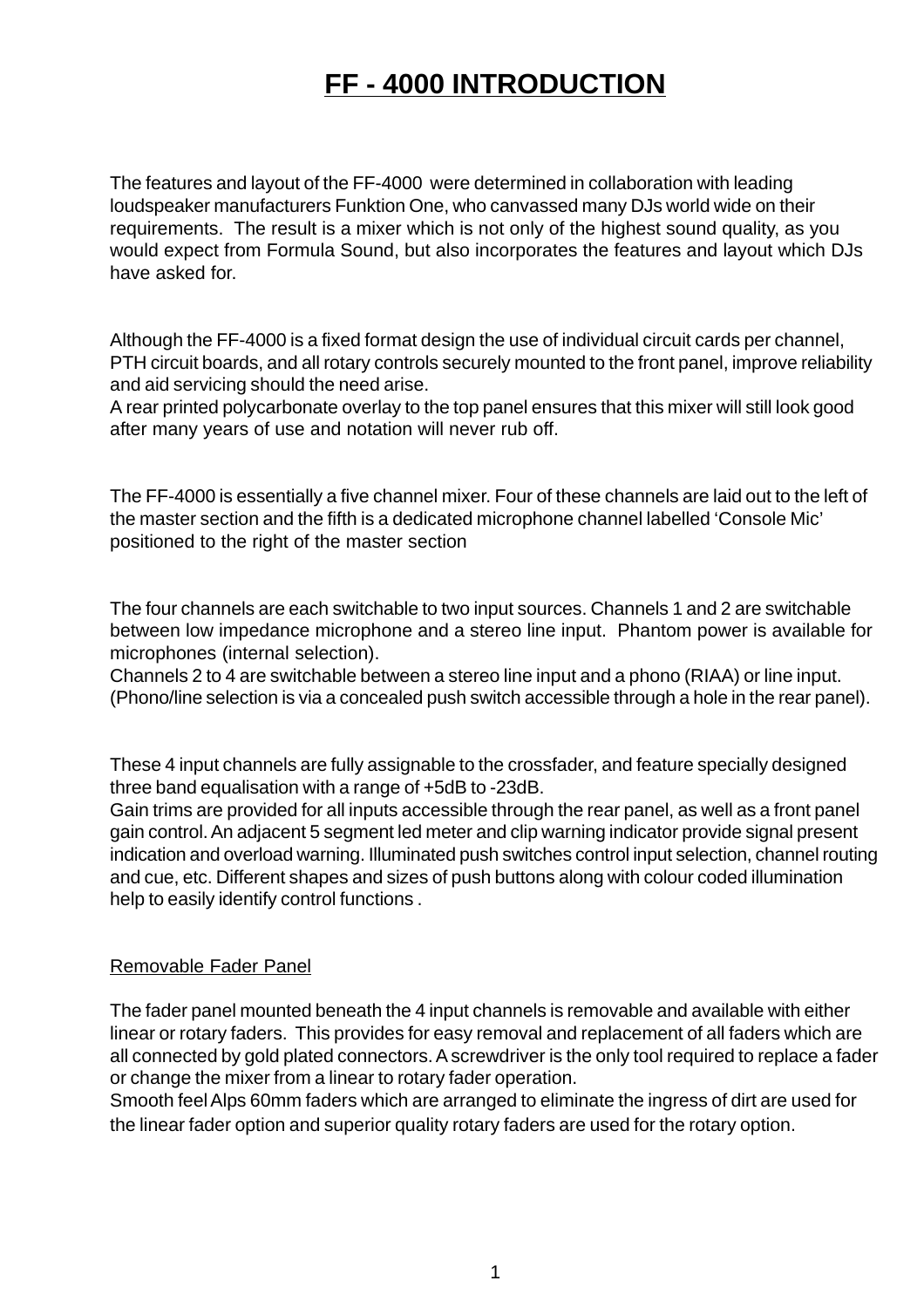## **Master Section Overview**

Main and Zone outputs are available in stereo, along with a separate mono output. All these outputs are balanced on XLR connectors. Booth monitors output is available in stereo or switchable to mono and again these outputs are balanced on XLR connectors.

A recording output is provided on gold plated phono sockets.

There are 3 insert loops provided. 1 & 2 are selected via the X-fade assign buttons and feature latching and punch selector buttons along with wet / dry mixing control and gain trims. Mono and cue switches are fitted to both sections. There is also an illuminated loop swap button that allows the connected effects processors to be swapped over to the other channel.

The third effects loop is connected to the main output chain. This is selected by an illuminated push button.

All effects loop connectors are pairs of 3 pole jacks, each socket providing send and return paths.

Visual metering is by 2 twin 12 segment led VU meters; one for cue signals and one for output signals.

Comprehensive headphones monitoring is provided featuring a powerful stereo headphones amplifier.

6.5mm and 3.5mm stereo jacks are provided.

A split cue switch and monitor balance control are fitted.

The Console Microphone channel is located above the phones section and features two band equalisation, volume control, illuminated on-off switch and cue button.

**Dimensions (**Exc. Knobs & connectors):

Width 350mm (13.78) Height 312mm (12.25") Depth 110mm (4.33")

## **Power Supply**

The Mixer has a fully regulated internal power supply that is designed to operate on 220-240Vac or 110-120Vac. Selection is by an internal switch that is accessed by removing the fader panel.

## **DAMAGE MAY RESULT IF THE UNIT IS CONNECTED TO THE WRONG SUPPLY VOLTAGE.**

### Fuses

Mains fuse sizes are 800mA anti-surge for 220-240Vac and 1.5A anti-surge for 110-120Vac operation.

## **It is important for safety reasons that the correct fuse sizes are always used.**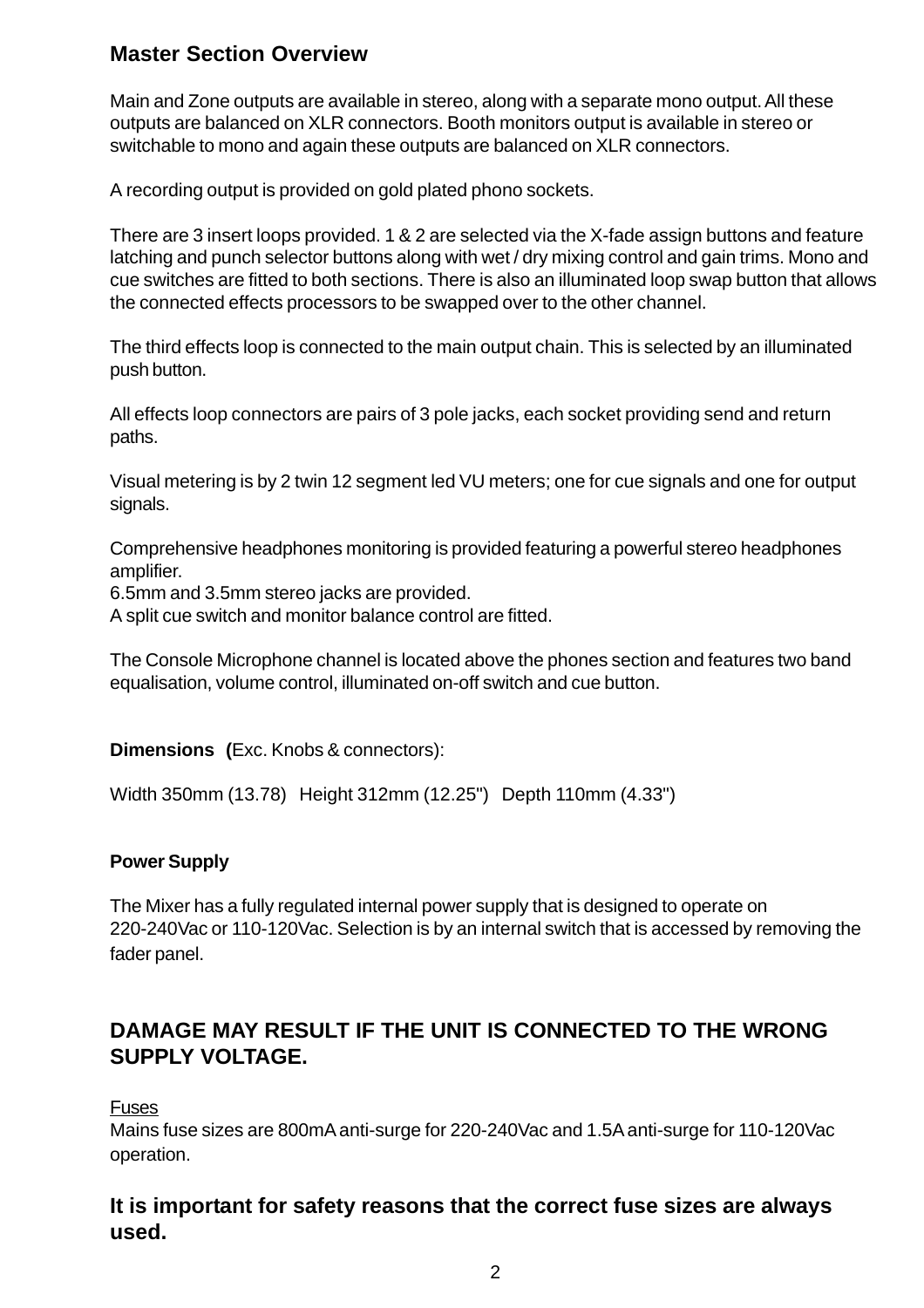

## **INPUT CHANNEL 1**

Input Sources. This channel has a balanced low impedance low noise microphone input on an XLR connector and a normal stereo line input on twin gold plated RCA phono connectors.

Input selector switch selects the input used. Button depressed selects Mic (XLR connector) Button not depressed selects Stereo line input. Blue and red l.e.d.s. and labels clearly show which input is in use.

Channel meter. This is a 5 segment l.e.d. meter and it displays the signal level within the channel. The normal reading for this meter is amber with occasional peaks into to the red.

Gain control. This sets the input gain level, and should be used in conjunction with the rear panel gain trims. A gain trimmer is provided for every input so that all input sources can be matched to the same level. The control is then used to compensate for differences in track levels.

Clip indicator. This is a red l.e.d that indicates when the channel signal is just below clipping. If lit it means that the gain is set too high.

3 Band equalisation provides +5dB boost and -23dB cut @ HF 10kHz MID 1kHz BASS 100Hz. The centre detent denotes the flat position.

X-Fade A and B. Rectangular push button switches with red and green illumination. Depressing the switches routes the channel via the VCA controlled crossfader and associated effects loops if selected.

The channel signal may be routed to either end of the X-fader.

The red and green colour coding is maintained throughout the X-fader and associated effects loops to give clear visual indication of routing status.

If neither button is depressed the signal is routed directly to the output section.

Cue. A larger round illuminated push button is provided for cue selection. When depressed the channel signal is fed to the cue buss. Any number of sources may be selected simultaneously, the sum of which will be available to the headphones monitoring section.

Fader. A 60mm channel fader (or rotary fader depending on what fader option has been fitted ) is available to mix the various channels as required.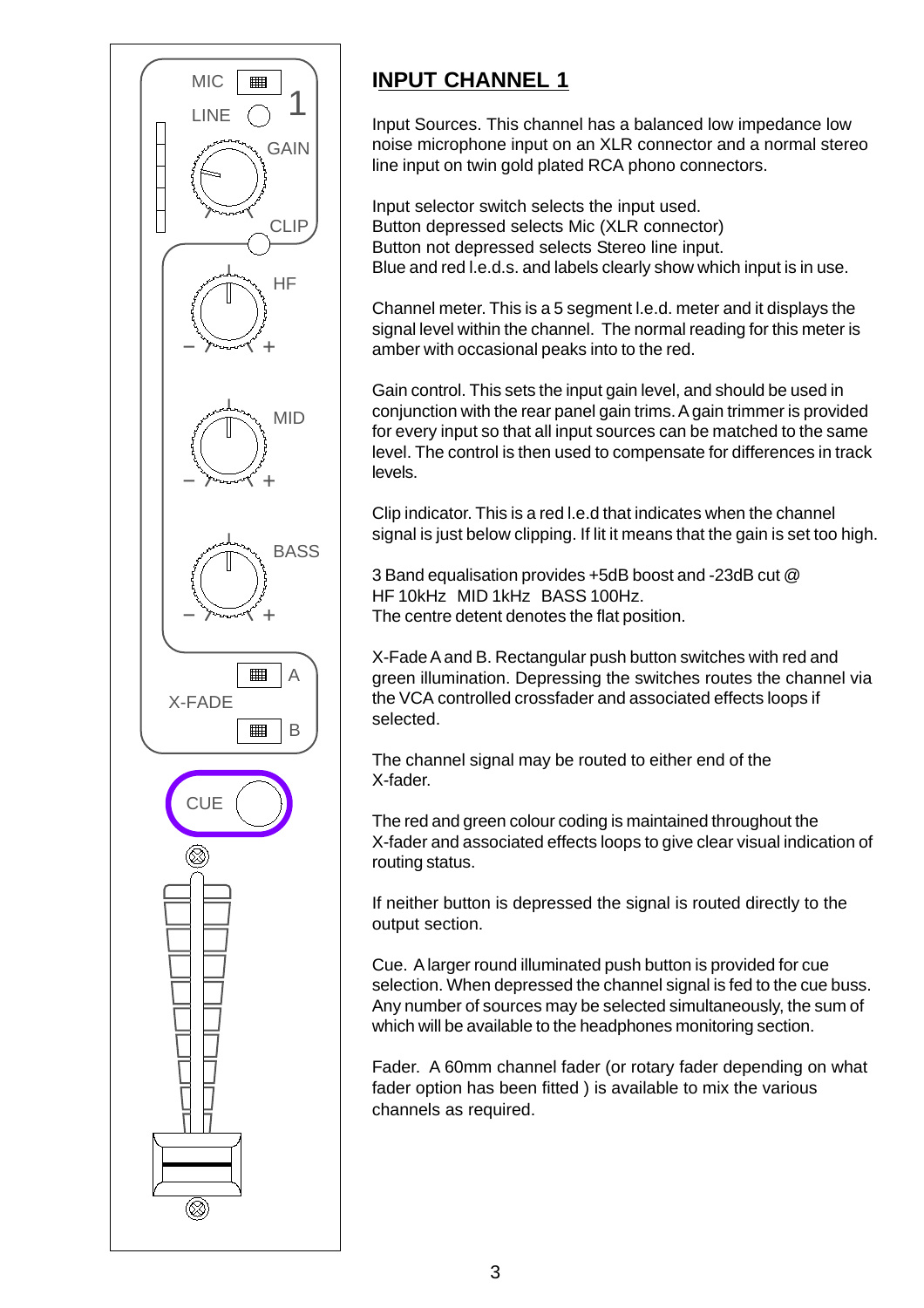

## **INPUT CHANNELS 2 to 4**

Input Sources. These channels have a stereo RIAA phono stage and a normal stereo line input both on twin gold plated RCA phono connectors. The phono stage may be configured as a second line input by depressing a concealed push switch available through a hole in the rear panel.

Input selector switch selects the input used. Button depressed selects Phono/line (depending on configuration). Button not depressed selects Stereo line input. Blue and red l.e.d.s. and labels clearly show which input is in use.

Channel meter this is a 5 segment l.e.d. meter and it displays the prefader signal level within the channel. The normal reading for this meter is amber with occasional peaks into the red.

Gain control. This sets the input gain level, and should be used in conjunction with the rear panel gain trims. A gain trimmer is provided for every input so that all input sources can be matched to the same level. The control is then used to compensate for differences in track levels.

Clip indicator. This is a red l.e.d that indicates when the channel signal is just below clipping. If lit it means that the gain is set too high.

3 Band equalisation provides +5dB boost and -23dB cut @ HF 10kHz MID 1kHz BASS 100Hz. The centre detent denotes the flat position.

X-Fade A and B. Rectangular push button switches with red and green illumination. Depressing the switches routes the channel via the VCA controlled crossfader and associated effects loops if selected.

The channel signal may be routed to either end of the X-fader.

The red and green colour coding are maintained through out the X-fader and associated effects loops to give clear visual indication of routing status.

If neither button is depressed the signal is routed directly to the output section.

Cue. A larger round illuminated push button is provided for cue selection. When depressed the channel signal is fed to the cue buss. Any number of sources may be selected simultaneously, the sum of which will be available to the headphones monitoring section.

Fader. A 60mm channel fader (or rotary fader depending on what fader option has been fitted ) is available to mix the various channels as required.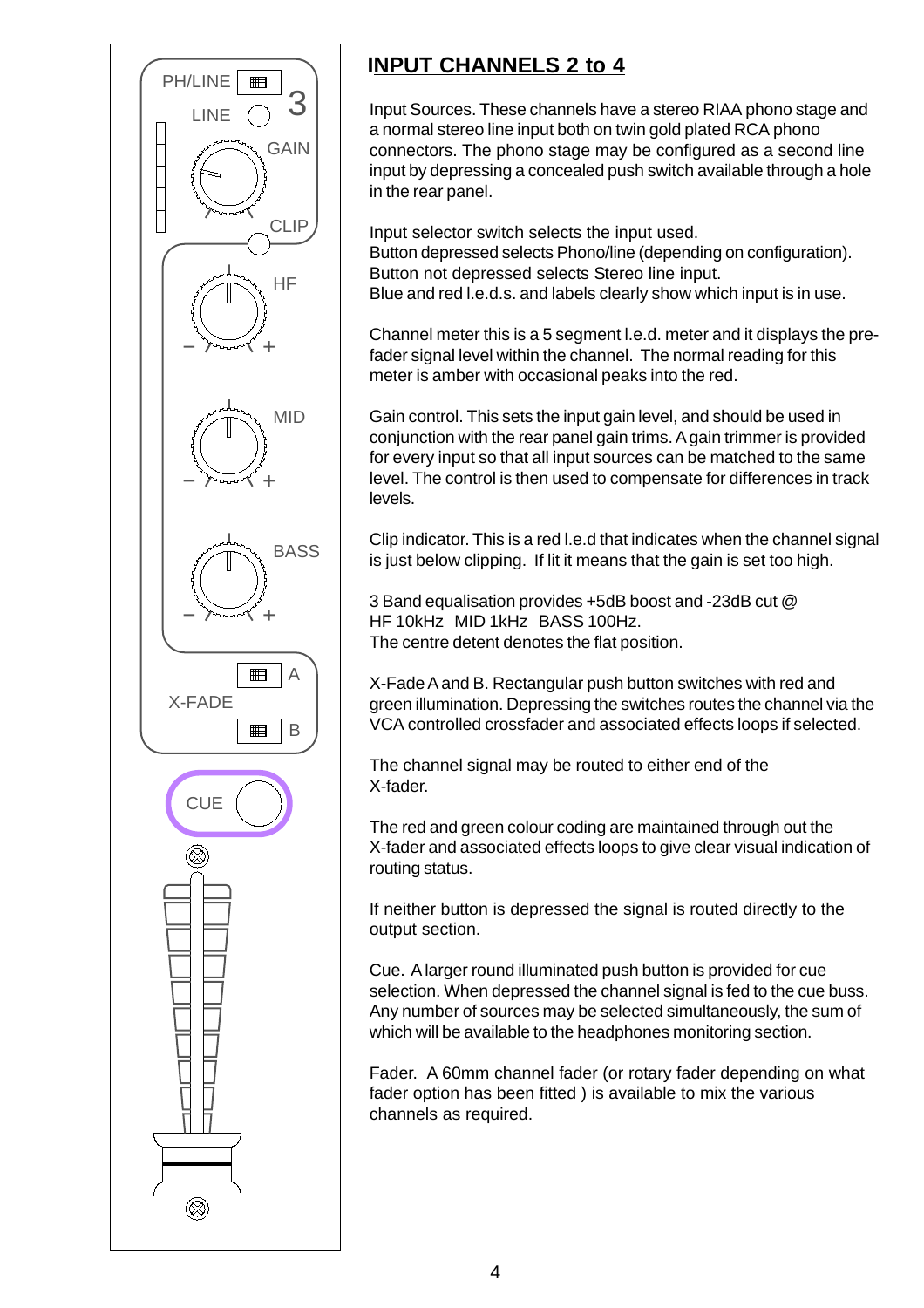

## **Master section**

The master section contains all the electronics required for the various summing amplifiers, output stages, VU meters, crossfade control circuits, etc.

## **Monitoring**

The monitoring section of the FF-6000 is very comprehensive. Visual monitoring is provided by 2 stereo 24 segment l.e.d. bargraph meters, 1 for cue signals and one for output signals.

 A powerful stereo headphone amplifier is incorporated designed to drive headphones of 32 ohms or greater. Connections are via a 6.5mm or a 3.5mm 3 pole jack socket. Simultaneous use of both sockets is not possible.

The cue meter and the phones output are both connected to the same signal so what you see is what you hear.

**CUE BAL** (Cue Balance)

It is important that the function of this control is fully understood.

The output from this control is fed to the monitoring section (the cue bargraph meter) and via the PHONES volume control to the main phones output.

With the control turned fully counter clockwise towards cue, the meter will read the cue signal of any channel or effects loop that has its cue button depressed, or the sum of channels if more than one is selected. As standard If no cue buttons are depressed nothing is fed to the cue meter. But there is provision for the meter to read the main output level which is dependent on the MASTER control setting. (This option is selected by in internal jumper setting on the monitor PCB )

Turning the monitor balance control clockwise towards MIX feeds the programme signal (pre master) to the monitoring section. Therefore the operator can quickly pan or mix between the PFL and mixer output. It also facilitates the monitoring of a recording being made with the master turned down.

A **SPLIT** button is also provided (which is the preference of some operators). This provides a mono CUE signal on one side of the monitor system and a mono program signal on the other side. The Mon Bal sets the balance of the two signals in this situation. Practice and use will determine the best mode of operation.

### **Do not use headphones with an impedance lower than 32 ohms.**

**MASTER -** This control sets the output level of the main balanced stereo and mono outputs, available via 3 pin XLR connectors on the back panel. This output is monitored by the main phones and VU meter when the CUE BAL control is set to CUE and no CUE is selected. The VU meter is factory calibrated  $0dB = 0dBu$  (775mV)

**ZONE -**The zone output is almost identical to the main output in all respects except that the signal is not available to the headphones monitoring section. The zone output level may be checked by depressing the O/P Meter button located beneath the ZONE LEVEL control. This switch allows the o/p meter to read either main output or zone output.

**RECORD OUTPUTS -** A pair of gold plated phono sockets are provided for the connection of stereo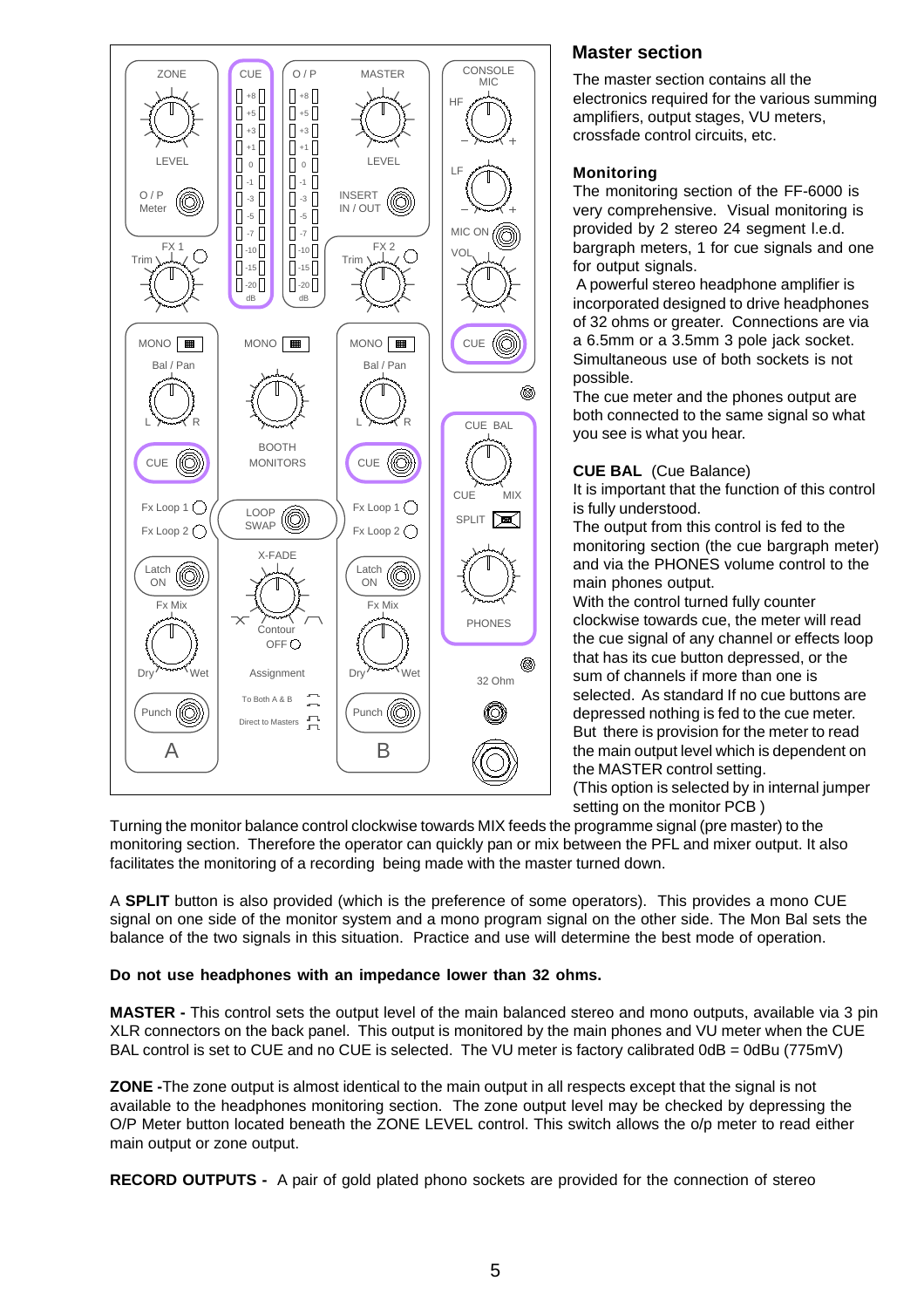### **Master section continued**

**BOOTH MONITORS -** This control adjusts the level of the booth monitors output which is a mix of channels 1 to 6 only (console microphone not present in either output). The balanced outputs are via 3 pin XLR connectors. A mono signal may be obtained by using mono button located above.

## **INSERTS - General information**

Insert sockets in the form of 3 pole 1/4" jacks are provided in pairs for the connection of external signal processing or effects equipment. Located on the back panel the connections are:-

 $Tip = send (mixer output)$  $Ring = return (mixer input)$ Body = common (ground) Sockets are provided for effects loops 1 and 2 and the main output channels

**INSERT IN / OUT -** This switch allows the selection of external equipment inserted into the main insert sockets. This affects the main and zone outputs.

**FX LOOPS 1 and 2 -** Very comprehensive facilities are provided for adding external effects into the mix. The two loops provided have identical controls.

Routing to the effects loops follows the X-fade assign buttons on channels 1 to 4.

The effects send signals may be reduced via a rear panel trimmer located above the loop connectors. This is to ensure that overloading of sensitive input stages is avoided and the correct level is available to effects processors.

An effects return gain trimmer ( FX1 Trim and FX2 Trim) allows the correct level to be reintroduced into the mix.

**Dry / Wet -** Once enabled this control mixes between the direct signal (effects unit input) and the effects unit output. It is provided to mix the required amount of effect. With the control set to fully Dry no effect is added. With the control set to fully Wet just the effect return is added to the mix and the original signal is removed. Momentary punch and latching switches enables the Wet / Dry controls.

**CUE -** This button allows the operator to set up the required effect on the headphones before the effect is selected.

**LOOP SWAP -** This switch allows the effects processors to be swapped e.g. if just one processor was in use and connected to FX1 ( routed from X-FA) it could be used in loop 2 (routed from X-FB) just by depressing LOOP SWAP. The red and green l.e.d.s also change over as a reminder that Swap is selected.

**CROSSFADE -** The crossfader is a 45mm fader which can be used to smoothly fade between the XF-A and XF-B busses and any added effects.

The crossfade system uses studio quality V.C.A.'s (voltage controlled amplifiers) to improve crossfader life and also ensure good attenuation at the ends of travel.

**CONTOUR** - A contour control is provided which allows the operator to adjust the crossfader characteristics to suit personal taste, from a gentle fade between A and B to a more aggressive fade towards the ends of the fader.

**CROSSFADE OFF -** An illuminated push switch operated through a hole in the front panel is fitted below the contour control. When depressed the crossfader is disabled. Both FX1 and FX2 loops will still be operational.

**CONSOLE MIC -** A dedicated microphone channel is available. The controls are positioned to the top right corner above the headphones section.

Two band equalisation is fitted providing +/- 12dB @ 10kHz (HF) and +/- 12dB @100Hz (LF) An illuminated ON /OFF push switch, volume control, and illuminated CUE push switch complete the controls. This Microphone channel is not present in the booth monitors.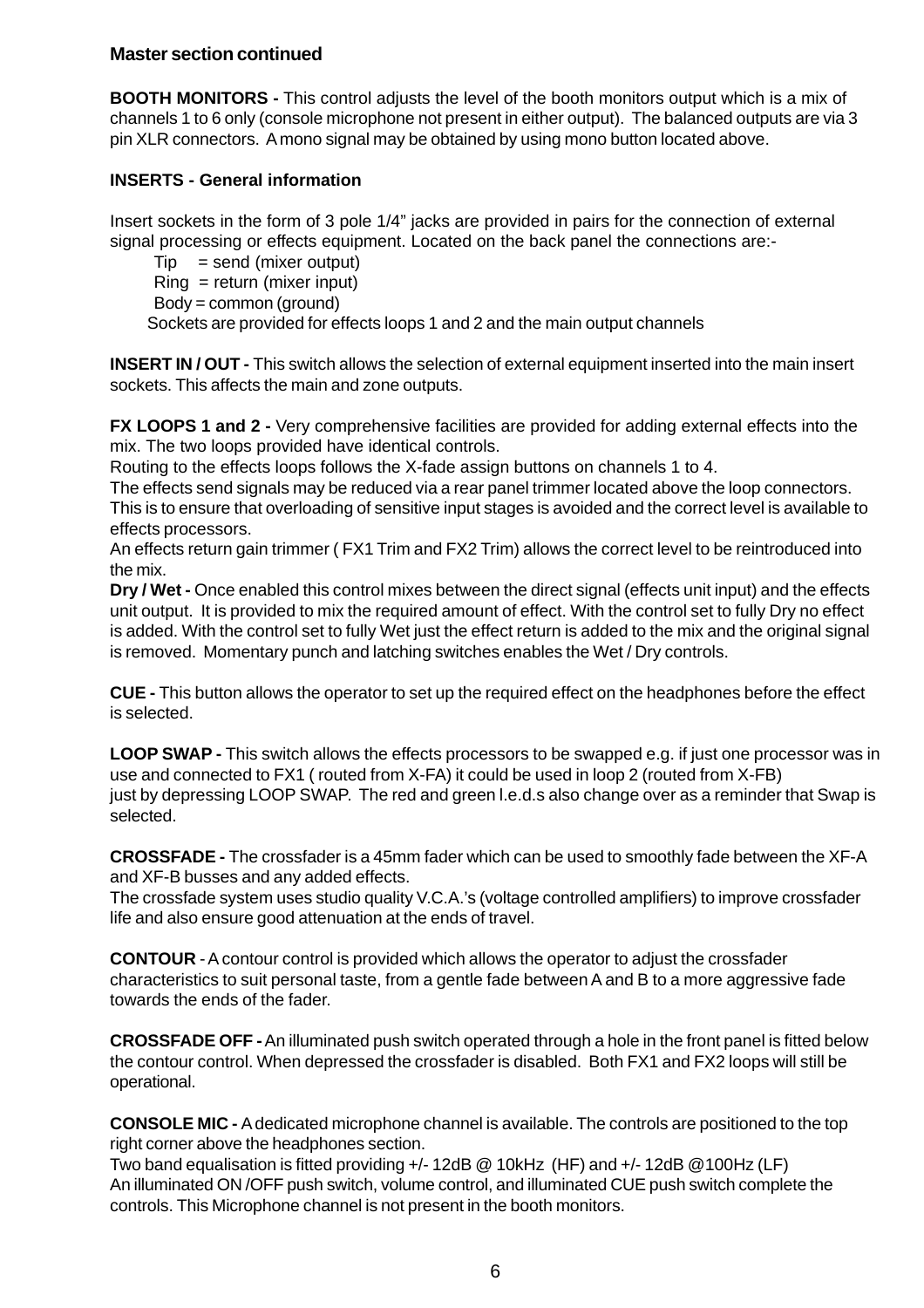#### **Operational Information or how to get the best out of your mixer**

#### **Gain**

In an audio mixer different signal levels from various items of equipment need to be amplified or attenuated to a common level so that they can be added or mixed together. These signal levels may differ considerably depending on the equipment. The signal from a microphone, for example, may be 1000 times smaller than that from a CD player. For a mixer to be as flexible as possible and to accept signals from a variety of equipment it is necessary for the first or early stage in the input circuit to be a variable gain amplifier. The gain of this amplifier is set by the gain control.

The FF-4000 has a combination of variable gain amplifiers to get the input signals to the required operating level. Gain trim presets are fitted - 1 for each input. These are accessible through holes on the back panel and are labelled accordingly. The stereo input gain trims are conventional single turn controls. The Mic preset is a multi-turn trimmer. These trims should be adjusted to set the maximum gain available for any input. The front panel gain control works in conjunction with these presets. The system may be considered as coarse gain control on the rear presets and fine adjustment on the front gain control.

When amplifier gain is introduced in a circuit noise is also introduced. (This is a fact - you cannot have one without the other). The FF-4000 has been designed to keep this noise as low as possible by using the latest technology. For the best performance set the gain control as low as possible to achieve the desired output level. Gain introduced into the system and then held on the channel fader is a waste of performance. Too much gain could result in overloading the first stage causing distortion and clipping.

A clip indicator has been included and is located below the front panel gain control. This indicator flashes when the signal level is close to clipping. It monitors the signal at various points in the signal chain, therefore, gain introduced by the equalisation or tone controls is also considered. IF THE PEAK INDICATOR ILLUMINATES DURING USE TURN DOWN THE GAIN CONTROL (OR INPUT TRIM PRESETS).

#### INSTALLATION, CONNECTIONS AND GOOD WIRING PRACTICE

The installation of professional audio systems should be left to experienced engineers wherever possible. The interconnection of audio systems can be fairly complex depending on the type and size of system and obviously well outside the scope of this handbook. We have included a few basic points for information for anyone who is new to audio systems.

Good wiring practice should be observed when connecting any audio equipment. Good quality connectors and screened cable should be used for all audio connections .

Twin screened cable should be used for all balanced lines particularly microphone connections. Always ensure cable clamps in connectors are fully tightened and gripping the outer sheath. Good strain relief and mechanically sound connections will increase reliability at virtually no extra cost. **GROUND LOOPS**

In our experience this is the most common problem encountered when connecting together different items of audio equipment. It is the most common cause of hum (50Hz noise) on a system and is caused by incorrect system grounding.

When several items of audio equipment are connected together with unbalanced connections (i.e. 2 connections, single screened cable, etc.) the signal common connection is the screen and this will be connected to mains earth at some point. If several items of equipment have their signal common connected to mains earth this will form a loop (hence ground loop). Current will flow in this loop and appear in the form of hum (50Hz mains frequency) added to the audio signal. The problem is aggravated if the equipment is located a distance apart as the loop is larger. It is possible to have several ground loops within a system. **The solution is to connect the system to mains ground only once**. This is usually done at the mixer. You will need to investigate the various items of equipment you are using and isolate their signal common from mains earth. Many manufacturers fit a ground lift switch for this purpose. On some equipment this is in the form of a removable link. Unfortunately with some equipment you have to get inside to identify where the connection is and remove it.

**You must not disconnect the mains earth wire from the mains plug of any equipment. This is fitted for safety reasons and must be connected to ensure that the case is earthed.**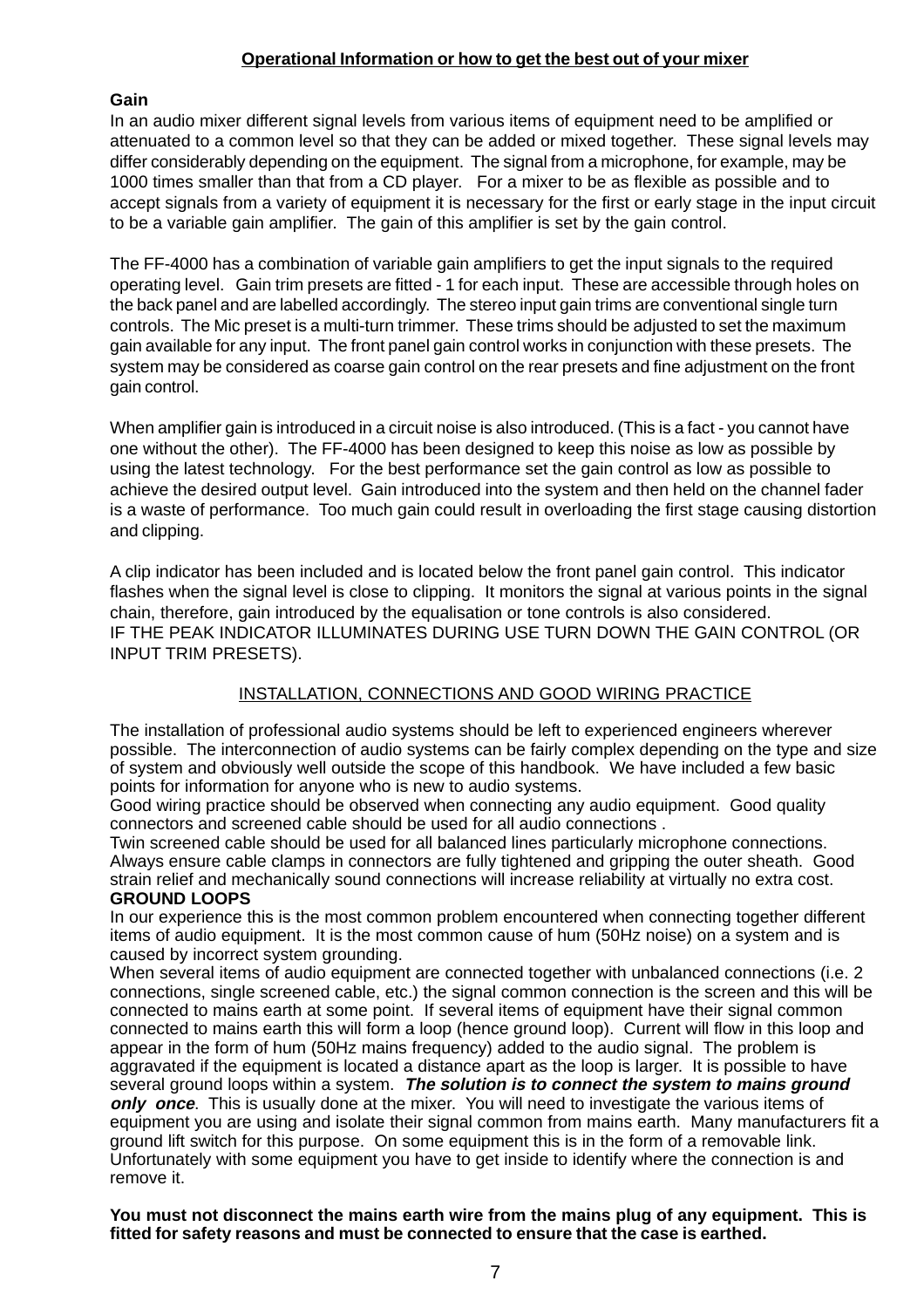Formula Sound reserve the right to alter specifications at any time without notice.

All Formula Sound products are designed and manufactured in our own factory which enables us to maintain strict quality at every stage of manufacture. This attention to detail has helped to win us 14 industry awards to date and has earned us a world wide reputation for the high quality and reliability of our products.

> Formula Sound Ltd. Ashton Road, Bredbury, Stockport, Cheshire, England. SK6 2SR

Tel +44 (0)161 494 5650 Fax +44(0)161 494 5651 E-mail info@formula-sound.com Internet http://www.formula-sound.com